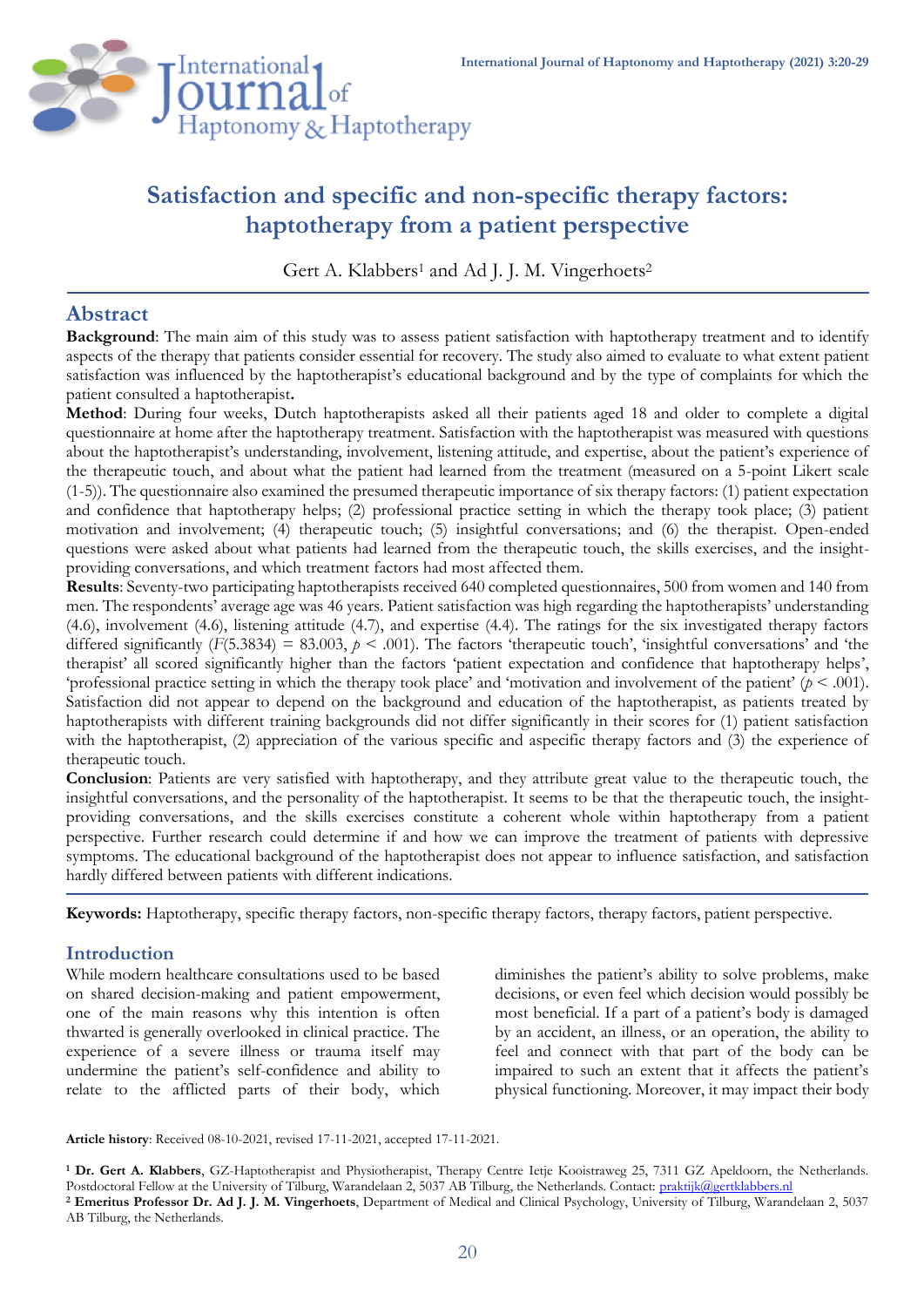awareness and self-image, resulting in severe impairment of their ability to take responsibility and deal with their illness or the consequences of the trauma. Even if the medical treatment was successful, quality of life might remain seriously impaired in these patients until their ability to feel and connect with all their body parts is restored and integrated in a feeling of wholeness, a feeling of totality.

### **Haptotherapy**

Haptotherapy is a healthcare discipline specifically focused on restoring a patient's disrupted emotional connection with his or her own body. Haptotherapy helps patients open up to their feelings and those of others, using insightful conversations, therapeutic touch, and skills exercises to make the patients aware of their feeling capacity and let them experience this capacity in themselves (Klabbers, 2020, 2021).

In recent years, several studies have demonstrated the beneficial effects of haptotherapy in various patient groups, ranging from cancer patients treated with chemotherapy to pregnant women with high fear of childbirth and patients with chronic pain (Berg, Visser, Schoolmeesters, Edelman & Borne, 2005; Bosscher, Leeuwen & Pluimers, 2013; Klabbers, Wijma, Paarlberg, Emons & Vingerhoets, 2017; Klabbers, Paarlberg & Vingerhoets, 2018; Klabbers & Vingerhoets, 2021).

In particular, Berg et al. (2005) showed that haptotherapy contributed to a reduction of pain, stress, and other physical complaints, to a decrease of panic and anxiety, and to improvement of perceived social and cognitive functioning, well-being and quality of life in patients with cancer. A recent study by Swaay et al. (2021) evaluated the experiences of haptotherapists treating cancer patients, reporting that one of the main reasons for these patients to consult a haptotherapist was that they suffered from a sense of having lost connection with and confidence in their bodies.

Haptotherapy is a relatively new profession, which was introduced in the Netherlands in 1993 with the foundation of the Association of Haptotherapists (Vereniging van Haptotherapeuten, 2021). Since then, haptotherapy has developed into a healthcare specialty recognized by Dutch health insurers, with the associated quality requirements. These developments have been described in various publications, such as the domain description of haptotherapy (VVH-domeinbeschrijving, 2009), the professional competence profile of the healthcare haptotherapist (VVH-competentieprofiel, 2010), the professional code of the healthcare haptotherapist, (VVH-beroepscode, 2009), the guideline haptotherapy for treating fear of childbirth (Werkgroep bevallingsangst, 2021), and the guideline haptotherapy for treating chronic pain (Werkgroep chronische pijn, 2021).

At the same time, haptotherapy is still a profession with a pluriform composition in terms of the practitioners' training backgrounds. Since haptotherapy training is secondary professional training, all healthcare haptotherapists have completed a previous education in health care or welfare, but this previous education may vary from Physiotherapy, Nursing, and Exercise Therapy to Social Work. Besides, there are three different Haptotherapy courses in the Netherlands, all with different curricula (Academie, 2021; ITH, 2021; Synergos, 2021).

#### **Specific and non-specific therapy factors**

While there is accumulating evidence that haptotherapy is effective (Berg et al, 2004; Klabbers et al., 2017, 2018, 2021), it can be assumed that the effect of haptotherapy is determined by a compilation of specific and non-specific factors, as is the case with all therapies.

In the case of haptotherapy, specific factors include insightful conversations, skills exercises, and therapeutic touch (Plooij, 2005; Klabbers 2020, 2021). Non-specific factors are patient motivation and involvement (Kelders, 2015), confidence in the proposed treatment strategy (Vingerhoets, 2005), the expectation that the therapy will help (Bohart & Tallman, 1999; Bohart 2000; Benedetti, 2013), an empathetic therapist-patient relationship (Ackerman & Hilsenroth, 2003), a professional practice setting in which the therapy takes place (Mulder & Murray, 2017), clear explanations that are accepted by the patient (Mulder et al., 2017), and confidence-building rituals and procedures (Mulder et al., 2017).

As far as we know, no scientific research has yet assessed how patients value the specific and non-specific therapy factors within haptotherapy, whether they are satisfied with the haptotherapy they received, and which specific and non-specific therapy factors they experienced as helpful. Although it can rightly be stated that a satisfied patient is not necessarily a well-treated patient, assessing what the patient thinks of the treatment is an important part of any treatment evaluation in<br>evidence-based medicine (Batbaater, Doridagva, evidence-based medicine (Batbaater, Luvsannyam, Savino & Amenta, 2017). Insight into the patients' appreciation of the various aspects of haptotherapy is essential for the continued professional development of haptotherapy, the improvement of haptotherapy education and training, and the continuous enhancement of the quality of therapeutic care.

This research aimed to establish to what extent patients are satisfied with their haptotherapist and the haptotherapy treatment, and which specific and nonspecific factors of haptotherapy they considered effective.

#### **Satisfaction**

There is an ongoing debate about how to measure satisfaction (Gill & White, 2017); we chose to measure the appreciation of different aspects of the treatment, such as the therapist's understanding, involvement, listening attitude, and expertise. Moreover, we wanted to know specifically how patients experienced the therapeutic touch, as this is an essential and distinctive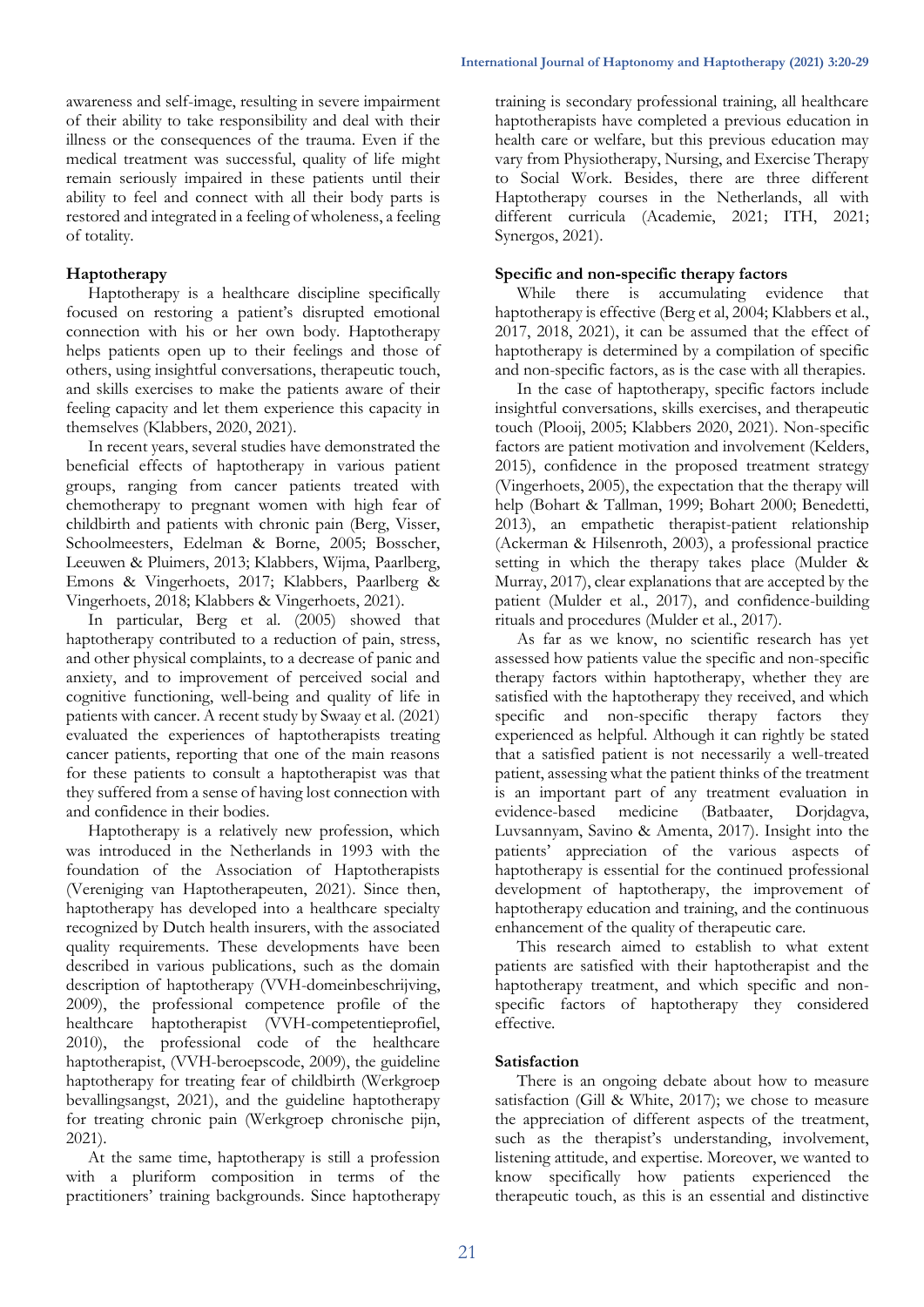element of haptotherapy. Besides, we hypothesized that patient satisfaction might differ according to the therapist's educational background and possibly the patient's adverse health condition.

#### **Research questions**

(1) Are patients satisfied with their haptotherapist, i.e., what is the appreciation of patients for being understood and for the haptotherapist's involvement, listening attitude, and expertise? (2) Does this appreciation of the haptotherapist differ per indication? (3) Are differences in appreciation of the haptotherapists associated with differences in the haptotherapists' educational backgrounds? (4) What is the appreciation of patients for the various therapy factors within haptotherapy? (5) Does the appreciation of the therapy factors differ between patients with different indications? (6) Are differences in appreciation of the therapy factors associated with differences in the educational backgrounds of the haptotherapists? (7) What have patients learned from experiencing the therapeutic touch, (8) from the skills exercises, and (9) from the insight-providing conversations? (10) What has affected them the most? (11) Did what affected patients the most differ per indication? (12) Are differences in what affected patients the most associated with differences in the educational backgrounds of the haptotherapists?

# **Method**

### **Participants**

From 26-04-2021 to 12-06-2021, haptotherapists in the Netherlands who are registered as health care haptotherapist in the professional register of the Association of Haptotherapists (Vereniging van Haptotherapeuten, 2021) were asked to participate for four weeks. During this period, we requested them to invite their patients to complete the questionnaire for the survey at home on a computer. Patients aged 18 years or older and treated by a haptotherapist were eligible for inclusion.

### **Procedure**

Participating health care haptotherapists asked all their patients to complete a one-time digital questionnaire at home after the haptotherapy treatment. Patients were asked to sign an Informed Consent Form before they received the URL of the research website and a personal login code.

### **Measurements**

The patients rated their satisfaction with the haptotherapist regarding the haptotherapist's understanding, involvement, listening attitude, and expertise on a 5-point Likert scale (1-5). In addition, the patients' evaluation of the therapeutic touch and what they learned from it was examined with a score on a 5 point Likert scale (1-5).

Regarding the importance of different therapy factors, the following factors were scored on a 5-point Likert scale (1-5): (1) patient expectation and confidence that haptotherapy helps; (2) professional practice setting in which the therapy took place; (3) patient motivation and involvement; (4) therapeutic touch; (5) insightful conversations; and (6) the therapist.

Open-ended questions were asked to assess what the patient had learned from the therapeutic touch, the skills exercises, the insight-providing conversations, and what had touched the patient the most. All the above questions, together with some sociodemographic questions, were digitized into a questionnaire that the participants could complete on the computer at home in approximately 30 minutes.

## **Ethical Approval**

The participating patients were treated in accordance with the quality policy of the Association of Haptotherapists.[7] Since the patients received standard treatment of haptotherapy, the Medical Ethical Review Committee of Brabant decided that this scientific research is not subject to the Medical Research Involving Human Subjects Act (WMO). Subsequently, the research was approved by the Ethical Review Committee of Tilburg University (ETC), which assesses the scientific and ethical aspects of research projects that is not subject to the WMO.

# **Results**

A total of 72 haptotherapists participated in the study, and they handed out a total of 1.032 login codes. Of these codes, 640 (62.1 %) were used to complete the survey's digital questionnaire. See Table 1a for all patient characteristics and Table 1b for the characteristics of the participating haptotherapists.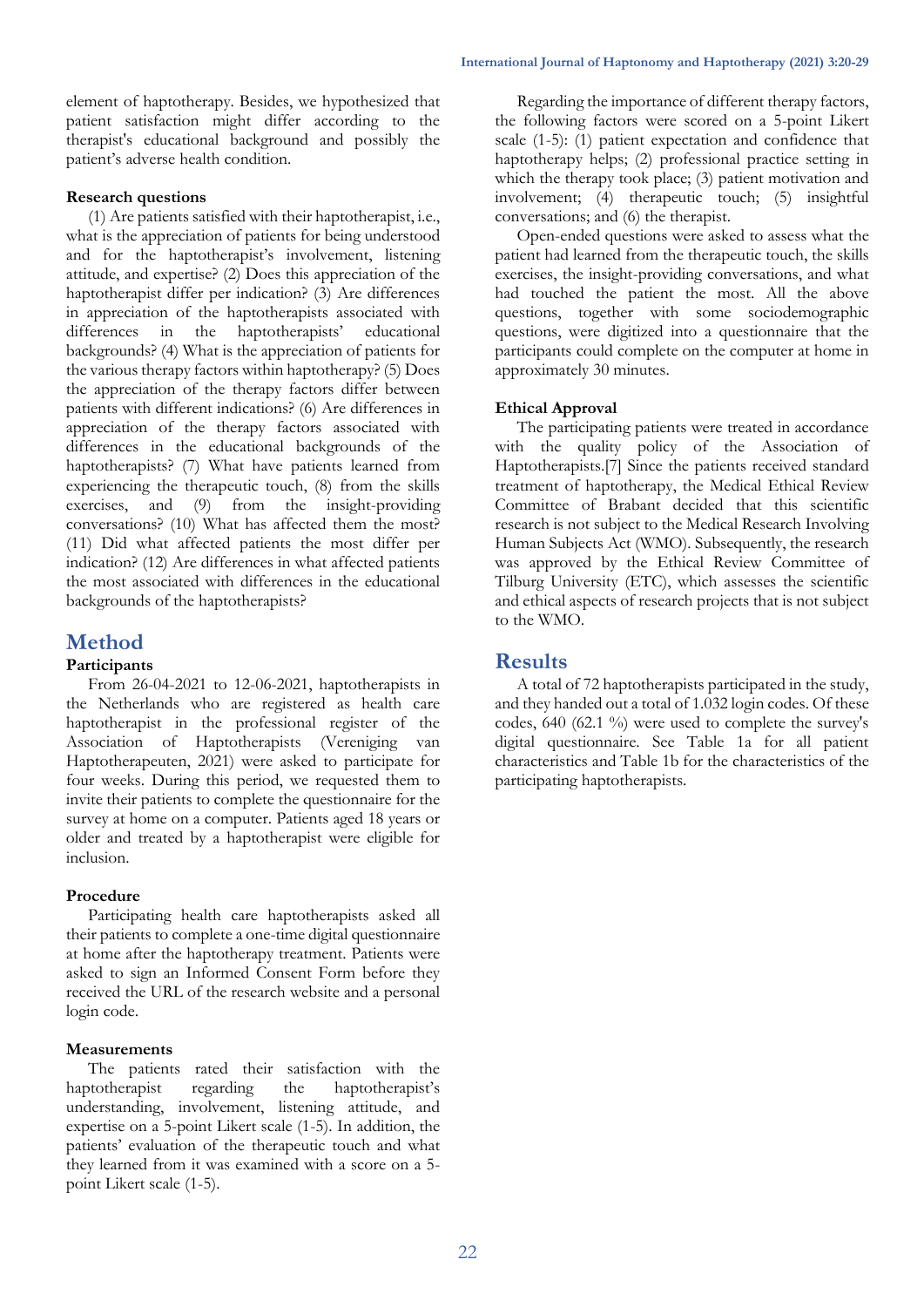| Patients                        | $N = 640$        |               | Healthcare haptotherapists                       |         | $N = 72$      |
|---------------------------------|------------------|---------------|--------------------------------------------------|---------|---------------|
| Age in years $(Sd: 12.9)$       |                  | $M = 46$      | Age in years $(Sd: 8.4)$                         |         | $M = 55$      |
|                                 | $\boldsymbol{n}$ | $\frac{0}{0}$ |                                                  | $\it n$ | $\frac{0}{0}$ |
| Women                           | 500              | 78.1          | Women                                            | 62      | 86.1          |
| Men                             | 140              | 21.9          | Men                                              | 10      | 13.9          |
| Single                          | 204              | 31.9          | Haptotherapy Education (post-graduate education) |         |               |
| With children                   | 340              | 53.1          | Academy of Haptonomy                             | 47      | 65.3          |
| Paid job                        | 530              | 82.8          | Institute of Applied Haptonomy                   | 21      | 29.2          |
| Volunteer work                  | 145              | 22.7          | Synergos Vocational training                     | 4       | 5.6           |
| Caregiver                       | 83               | 13.0          | Previous education (higher education/university) |         |               |
| <b>Education</b>                |                  |               | Physiotherapy                                    | 40      | 55.6          |
| Primary education               | $8\,$            | 1.3           | Social work                                      | 6       | 8.3           |
| Secondary vocational education  | 125              | 19.5          | Exercise therapy                                 | 5       | 6.9           |
| Higher professional education   | 322              | 50.3          | Nursing                                          | 8       | 11.1          |
| University education            | 185              | 28.9          | Other healthcare/welfare care *                  | 13      | 18.1          |
| Number of haptotherapy sessions |                  |               | Years of experience as a haptotherapist          |         |               |
| $1 - 5$                         | 163              | 25.5          | $1 - 5$                                          | 18      | 25.0          |
| $6 - 10$                        | 149              | 23.3          | $6 - 10$                                         | 10      | 13.9          |
| $11 - 15$                       | 78               | 12.2          | $11 - 15$                                        | 7       | 9.7           |
| $16 - 20$                       | 59               | 9.2           | $16 - 20$                                        | 21      | 29.2          |
| > 20                            | 191              | 29.8          | > 20                                             | 15      | 20.8          |

#### **International Journal of Haptonomy and Haptotherapy (2021) 3:20-29**

#### **Table 1a: patient characteristics Table 1b: haptotherapist characteristics**

\* Other: this refers to nine higher professional or university health care/welfare education programs.

#### **Indications**

The participants' self-reported indications were anxiety complaints, fear of childbirth, burnout complaints, chronic pain complaints, comorbidity, depressive complaints, need for help regarding cancer, eating disorder, hyperventilation, problems with intimacy and proximity, negative sexual experiences, personality<br>development, post-corona complaints, PTSD development, post-corona complaints, PTSD complaints, mourning and loss, relational problems, sleeping problems, somatically unexplained physical complaints, stress complaints, vaginismus, pregnancy and giving birth. See Table 2 for the six most commonly mentioned indications (*n* > 30).

#### **Table 2: Indications**

| Indicaties ( $n > 30$ )               | Totaal           |               | Men              |               |                  | Women         |  |  |
|---------------------------------------|------------------|---------------|------------------|---------------|------------------|---------------|--|--|
|                                       | $\boldsymbol{n}$ | $\frac{0}{0}$ | $\boldsymbol{n}$ | $\frac{0}{0}$ | $\boldsymbol{n}$ | $\frac{0}{0}$ |  |  |
| Burn-out complaints                   | 108              | -16.9         |                  | 24 22.2       | 84               | 77.8          |  |  |
| Stress complaints                     | 93               | 14.5          |                  | 23 24.7       | 70               | 75.3          |  |  |
| Personality development               | 89               | 13.9          |                  | 13 14.6       |                  | 76 85.4       |  |  |
| Depressive complaints                 | 55               | 8.6           |                  | 12 21.8       |                  | 43 78.2       |  |  |
| Anxiety complaints                    | 51               | 8.0           |                  | 14 27.5       | 37               | 72.5          |  |  |
| Comorbidities ( $\geq$ 2 indications) | 46               | 72            |                  | 15.2          | 39               | 84.8          |  |  |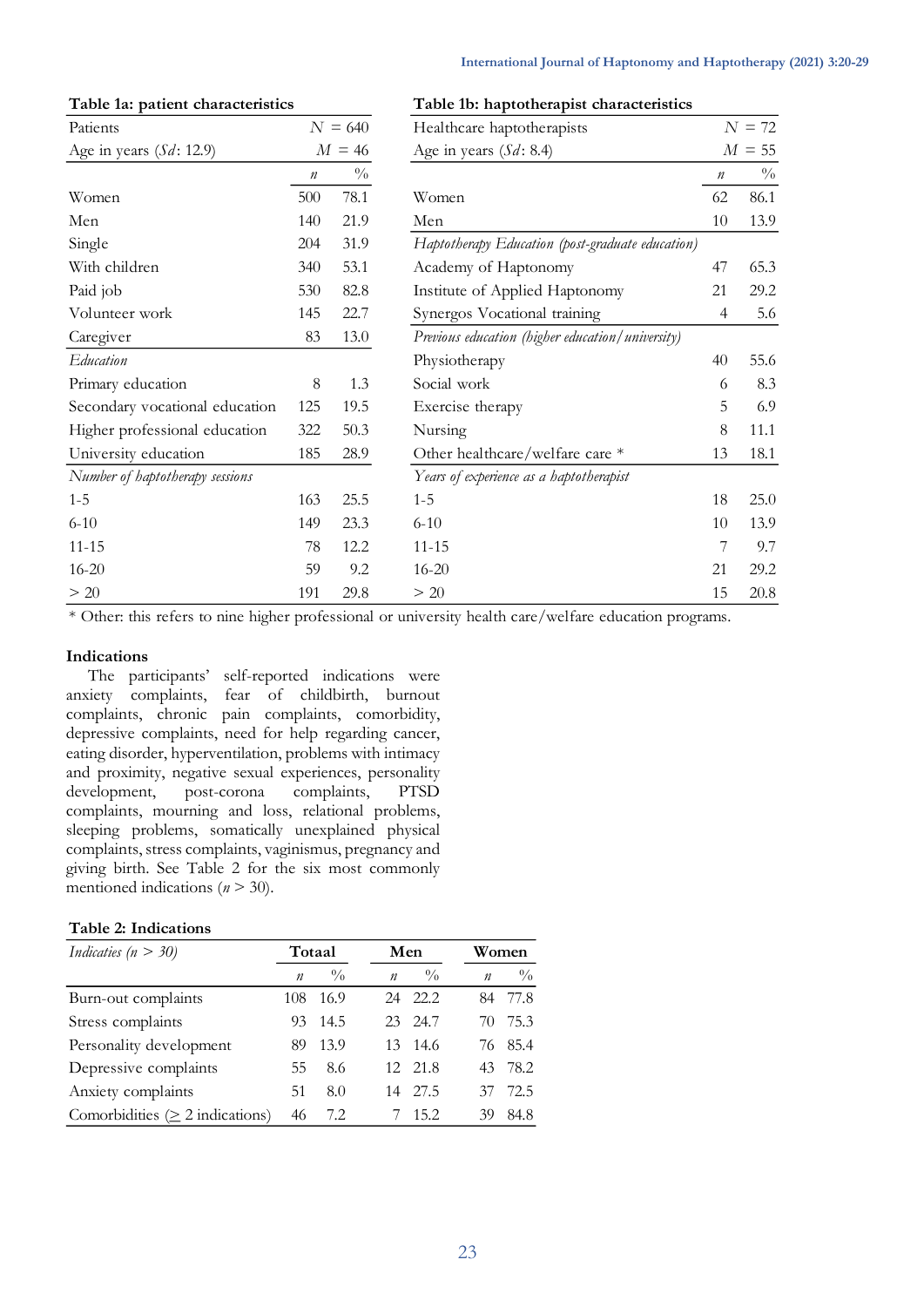#### **Patient satisfaction**

The participants' satisfaction with their haptotherapist was expressed in scores on 'Understanding,' 'Involvement,' 'Listening' and 'Expertise.' We did not observe any systematic relation between these scores and the indications of the patient nor with the educational background of the haptotherapists, see Table 3.

### **Table 3: Participants' satisfaction with their haptotherapist (HT)**

Each item was scored on a 5-point Likert scale (1-5).

|                                              | Understanding    |         | Involvement |       | Listening |       | Expertise |         |  |
|----------------------------------------------|------------------|---------|-------------|-------|-----------|-------|-----------|---------|--|
|                                              | $\boldsymbol{M}$ | $S_d$   | $\cal M$    | $S_d$ | $\cal M$  | $S_d$ | $\cal M$  | $S_d$   |  |
| $N = 640$                                    | 4.6              | 0.6     | 4.6         | 0.6   | 4.7       | 0.5   | 4.4       | 0.7     |  |
| The six most common indications              |                  |         |             |       |           |       |           |         |  |
| Burn-out complaints $(n=108)$                | 4.6              | 0.6     | 4.5         | 0.6   | 4.6       | 0.5   | 4.3       | 0.7     |  |
| Stress complaints $(n=93)$                   | 4.6              | 0.5     | 4.5         | 0.5   | 4.6       | 0.5   | 4.3       | $0.7\,$ |  |
| Personality development ( $n = 89$ )         | 4.7              | 0.5     | 4.5         | 0.6   | 4.7       | 0.6   | 4.4       | 0.7     |  |
| Depressive complaints $(n=55)$               | 4.8              | 0.5     | 4.7         | 0.5   | 4.7       | 0.5   | 4.4       | 0.7     |  |
| Anxiety complaints $(n=51)$                  | 4.8              | 0.5     | 4.6         | 0.6   | 4.7       | 0.6   | 4.5       | 0.8     |  |
| Comorbidities ( $> 2$ indicaties, $n = 46$ ) | 4.8              | 0.4     | 4.8         | 0.4   | 4.7       | 0.5   | 4.5       | 0.6     |  |
| Analysis of variance indications             |                  |         |             |       |           |       |           |         |  |
| $F(5.436) =$                                 |                  | 1.995   |             | 2.014 |           | .286  | 1.167     |         |  |
| $p =$                                        |                  | .078    |             | .075  |           | .921  | .325      |         |  |
| Per previous education                       |                  |         |             |       |           |       |           |         |  |
| Physiotherapy $(n=374)$                      | 4.6              | 0.6     | 4.6         | 0.6   | 4.7       | 0.5   | 4.4       | 0.7     |  |
| Social work ( $n = 56$ )                     | 4.5              | $0.6\,$ | 4.4         | 0.6   | 4.6       | 0.5   | 4.4       | 0.7     |  |
| Exercise therapy $(n=35)$                    | 4.6              | 0.6     | 4.6         | 0.6   | 4.6       | 0.6   | 4.1       | 0.9     |  |
| Nursing $(n=70)$                             | 4.7              | 0.5     | 4.6         | 0.6   | 4.7       | 0.5   | 4.5       | 0.7     |  |
| Various healthcare disciplines ( $n = 105$ ) | 4.7              | 0.5     | 4.6         | 0.6   | 4.7       | 0.5   | 4.4       | 0.8     |  |
| Analysis of variance previous education      |                  |         |             |       |           |       |           |         |  |
| $F(4.604) =$                                 |                  | 1.971   |             | .969  |           | .782  |           | 2.158   |  |
| $p =$                                        |                  | .097    |             | .424  |           | .537  |           | .072    |  |
| Per HT education                             |                  |         |             |       |           |       |           |         |  |
| Academy ( $n = 399$ )                        | 4.7              | 0.5     | 4.6         | 0.6   | 4.7       | 0.5   | 4.4       | 0.7     |  |
| ITH $(n=193)$                                | 4.6              | 0.5     | 4.6         | 0.6   | 4.6       | 0.6   | 4.3       | 0.7     |  |
| Synergos ( $n = 48$ )                        | 4.6              | 0.5     | 4.5         | 0.6   | 4.6       | 0.6   | 4.3       | 0.7     |  |
| Analysis of variance HT education            |                  |         |             |       |           |       |           |         |  |
| $F(2.606) =$                                 |                  | 2.161   |             | .812  | .937      |       |           | .673    |  |
| $p =$                                        |                  | .116    |             | .444  | .393      |       |           | .510    |  |

**Understanding**: Did the HT understand the request for help? **Involvement**: Was the HT involved? **Listening:** Did the HT listen well? **Expertise**: Was the HT able to provide what was required?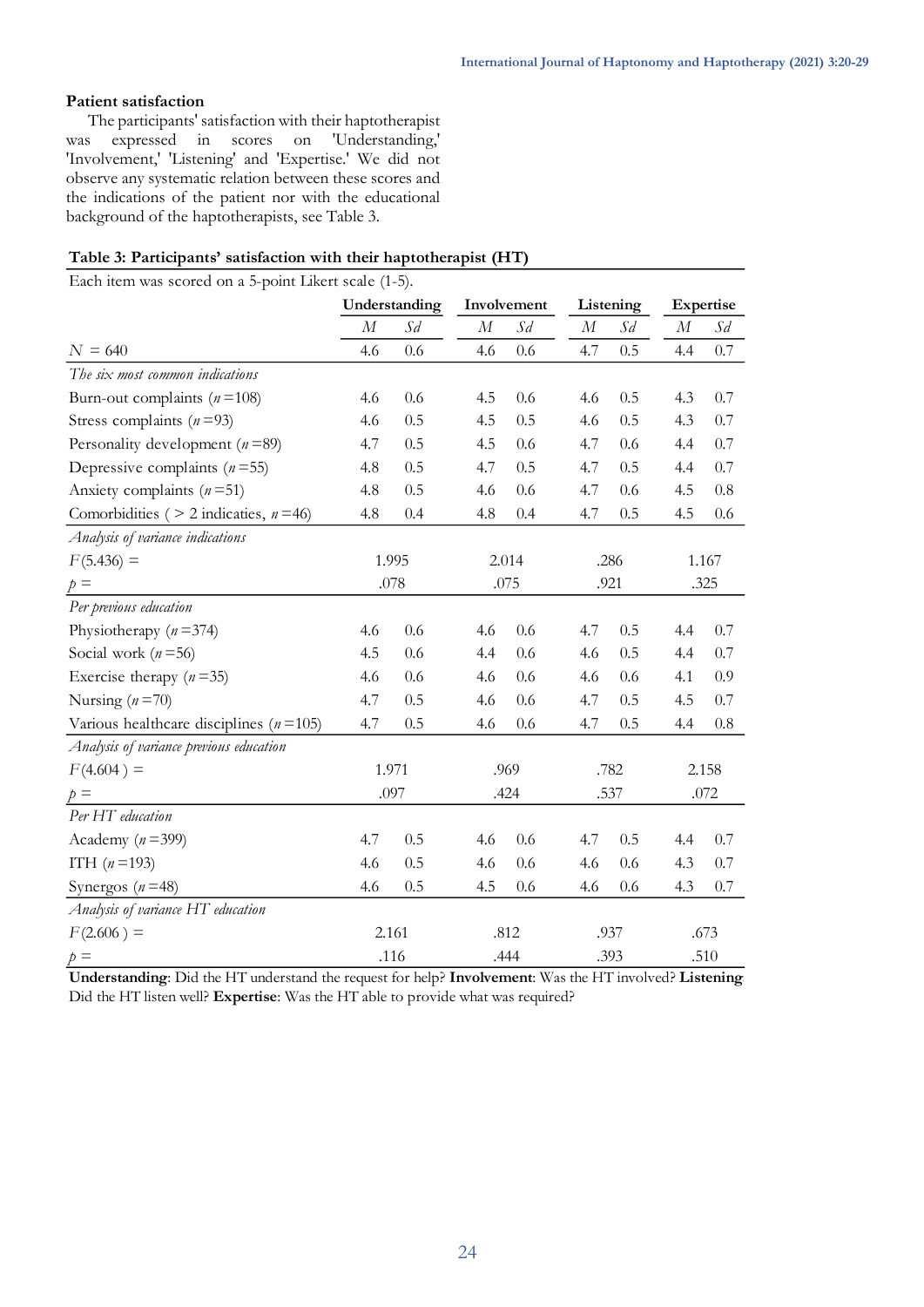#### **Therapy factors**

The therapy factors within haptotherapy that we examined (the patient's expectation and confidence that haptotherapy helps, the professional practice setting in which the therapy took place, the participants' motivation and involvement, the therapeutic touch, insight-giving conversations, and the therapist's personality) were analyzed per indication mentioned by the patients and per previous education of the haptotherapists, see Table 4.

An analysis of variance showed a significant difference between the mean value for the six examined specific and non-specific therapy factors,  $F(5.3834) =$ 83.003,  $p \le 0.001$ . Post-hoc comparison showed that the therapeutic touch and insightful conversations (specific factors), and the therapist's personality (non-specific factor) all scored significantly higher than the three other non-specific factors: expectation and confidence that haptotherapy helps, professional practice setting in which the therapy took place, and patient motivation and involvement ( $p < .001$ ), see Table 4.

On average, patients with depressive symptoms rated the factor ' motivation' at 3.7 on a 5-point Likert scale (1- 5), which was significantly lower than the score given by patients with burnout complaints (4.0), developmental questions (4.0), and comorbidity (4.0),  $F(5, 436) = 2.380$ ,  $p = .038$ , see Table 4.

Patients with comorbidities rated the factor 'therapeutic touch' at 4.5, which was significantly higher than the score given by patients with depressive symptoms (4.0) and burnout symptoms (4.0),  $F(5.436) =$ 2,600,  $p = .025$ . Patients with stress symptoms rated the therapist factor at 4.2, which was significantly lower than the score given by patients with anxiety symptoms (4.5), burnout symptoms (4.3), comorbidity (4.5), depressive symptoms (4.5), and developmental questions (4.4),  $F(5.436) = 2.661$ ,  $p = .022$ . The patient assessment of the assumed specific and non-specific therapy factors did not appear to depend on the educational background of the haptotherapists, see Table 4.

| Table 4: Participants' evaluations of six therapy factors of haptotherapy |  |  |  |
|---------------------------------------------------------------------------|--|--|--|
|                                                                           |  |  |  |

| Each item was scored on a 5-point Likert scale (1-5). |            |         |          |          |            |       |          |       |          |              |                  |         |
|-------------------------------------------------------|------------|---------|----------|----------|------------|-------|----------|-------|----------|--------------|------------------|---------|
|                                                       | Confidence |         |          | Practice | Motivation |       | Touch    |       |          | Conversation | Therapist        |         |
|                                                       | $\cal M$   | $S_d$   | $\cal M$ | $S_d$    | $\cal M$   | $S_d$ | $\cal M$ | $S_d$ | $\cal M$ | $S_d$        | $\boldsymbol{M}$ | $S_d$   |
| $N = 640$                                             | 3.8        | 0.8     | 3.8      | 0.9      | 3.8        | 0.8   | 4.2      | 1.0   | 4.4      | 0.7          | 4.4              | $0.7\,$ |
| The six most common indications                       |            |         |          |          |            |       |          |       |          |              |                  |         |
| Burn-out complaints ( $n = 108$ )                     | 3.8        | $0.8\,$ | 3.9      | 0.8      | 4.0        | 1.0   | 4.0      | 1.0   | 4.4      | 0.7          | 4.3              | 0.7     |
| Stress complaints $(n=93)$                            | 3.6        | 0.7     | 3.7      | 0.9      | 3.8        | 0.7   | 4.2      | 0.9   | 4.4      | 0.7          | 4.2              | 0.6     |
| Personality development $(n=89)$                      | 3.7        | 0.8     | 3.9      | 0.9      | 4.0        | 0.8   | 4.2      | 1.0   | 4.4      | 0.7          | 4.4              | 0.7     |
| Depressive complaints $(n=55)$                        | 3.7        | 0.8     | 3.9      | 0.9      | 3.7        | 0.6   | 4.0      | 1.1   | 4.4      | 0.8          | 4.5              | 0.6     |
| Anxiety complaints $(n=51)$                           | 3.9        | 0.8     | 3.8      | 0.9      | 3.8        | 0.9   | 4.3      | 0.8   | 4.4      | 0.8          | 4.5              | 0.6     |
| Comorbidities ( $>$ 2 indicaties, $n=46$ )            | 4.0        | 0.8     | 4.0      | 0.9      | 4.0        | 0.6   | 4.5      | 0.8   | 4.5      | 0.7          | 4.5              | $0.6\,$ |
| Analysis of variance indications                      |            |         |          |          |            |       |          |       |          |              |                  |         |
| $F(5.436) =$                                          | 2.078      |         | 1.085    |          | 2.380      |       | 2.600    |       | 0.378    |              | 2.661            |         |
| $p =$                                                 | .067       |         | .368     |          | $.038 *$   |       | $.025*$  |       | .864     |              | $.022*$          |         |
| Per previous education                                |            |         |          |          |            |       |          |       |          |              |                  |         |
| Physiotherapy $(n=374)$                               | 3.8        | $0.8\,$ | 3.8      | 0.8      | 3.9        | 0.7   | 4.1      | 1.0   | 4.4      | 0.7          | 4.3              | 0.7     |
| Social work $(n=56)$                                  | 3.6        | 0.9     | 3.7      | 0.9      | 3.7        | 0.9   | 4.2      | 1.0   | 4.3      | 0.7          | 4.3              | $0.6\,$ |
| Exercise therapy $(n=35)$                             | 3.5        | 1.0     | 3.6      | 0.9      | 3.7        | 0.8   | 4.1      | 0.9   | 4.2      | 0.7          | 4.3              | 0.6     |
| Nursing $(n=70)$                                      | 3.8        | 0.7     | 3.8      | 1.0      | 3.9        | 0.7   | 4.2      | 1.0   | 4.5      | 0.7          | 4.4              | 0.6     |
| Various healthcare disciplines ( $n = 105$ )          | 3.8        | 0.7     | 3.8      | 0.8      | 3.9        | 0.6   | 4.1      | 1.0   | 4.4      | 0.7          | 4.3              | $0.7\,$ |
| Analysis of variance previous education               |            |         |          |          |            |       |          |       |          |              |                  |         |
| $F(4.635) =$                                          | 1.521      |         |          | 1.230    | 1.461      |       | .157     |       | 1.439    |              | .702             |         |
| $p =$                                                 | .194       |         |          | .297     | 0.212      |       | .960     |       |          | .220         | .591             |         |
| Per HT training                                       |            |         |          |          |            |       |          |       |          |              |                  |         |
| Academy ( $n = 379$ )                                 | 3.7        | 0.8     | 3.8      | 0.9      | 3.8        | 0.7   | 4.2      | 1.0   | 4.4      | 0.7          | 4.4              | 0.7     |
| ITH $(n=186)$                                         | 3.8        | 0.8     | 3.9      | 0.9      | 3.9        | 0.8   | 4.2      | 1.0   | 4.4      | 0.7          | 4.4              | 0.6     |
| Synergos ( $n = 44$ )                                 | 3.8        | 0.7     | 3.8      | 0.8      | 3.9        | 0.6   | 4.2      | 0.9   | 4.3      | 0.7          | 4.2              | 0.7     |
| Analysis of variance HT training                      |            |         |          |          |            |       |          |       |          |              |                  |         |
| $F(2.637) =$                                          | 2.151      |         |          | 1.290    | .128       |       | .014     |       | .488     |              | 1.881            |         |
| $p =$                                                 | .117       |         |          | .276     | .880       |       | .986     |       | .614     |              | .153             |         |

place. **Motivation**: the participants' motivation and involvement. **Touch**: therapeutic touch. **Conversation**: insightful conversations. **Therapist**: the personality of the therapist. **\*** Significant at the .05 level. **Confidence**: patient expectation and confidence that haptotherapy helps. **Practice**: professional practice setting in which the therapy took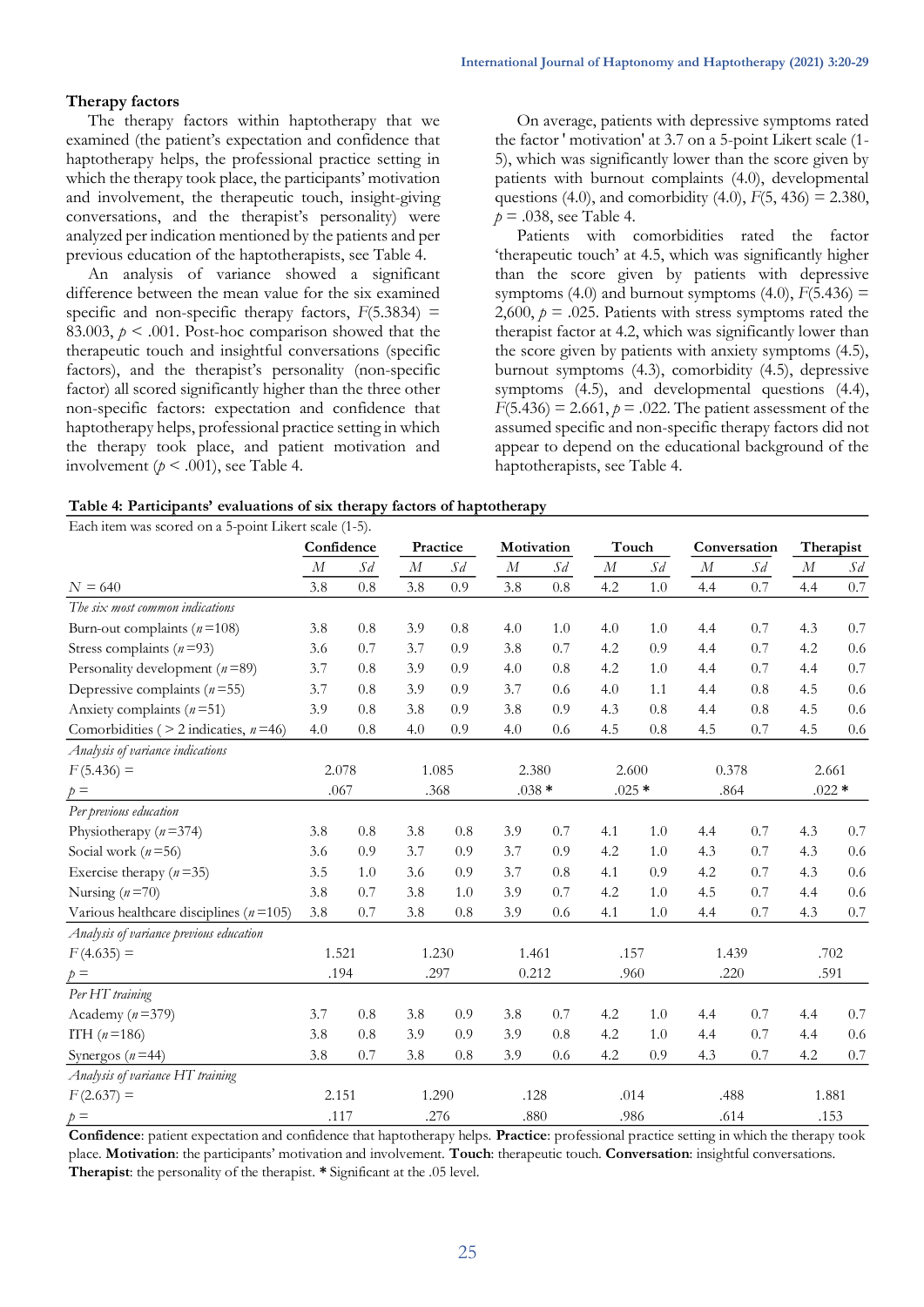#### *Therapeutic touch*

The use of therapeutic touch is a central feature of haptotherapy, and healthcare haptotherapists are specially educated and trained to apply this form of touch (Plooij, 2005). Therapeutic touch in haptotherapy means that the client is touched respectfully, achieving maximum closeness while professional distance is maintained (Rümke, 1958). In this way, it is clear, for both the client and the therapist, what the meaning of touching is within the framework of the treatment, whereby the patient regains insight into his own ability to feel adequately and can correctly interpret those feelings (Klabbers, 2020). During this study,  $95.2\%$  ( $n = 609$ ) of all the participants received therapeutic touch within the context of a haptotherapy treatment. For an overview of the experience of the therapeutic touch, see Table 5.

The patients' experience of the therapeutic touch and the self-reported effects did not depend on the educational background of the haptotherapist, see Table 5. An analysis of variance showed that the experience of the therapeutic touch varied significantly between the six groups of participants with the most common indications,  $F(5.417) = 2.492$ ,  $p = .031$ . Post-hoc comparison showed that the participants with depressive complaints on average gave a significantly lower rating for 'being more able to perceive oneself through feeling' than the participants with comorbidities ( $p < .05$ ), see Table 5. In addition, patients with depressive complaints rated six of the seven aspects of therapeutic touch lower than the participants in the five other patient groups, see Table 5.

| Each item was scored on a 5-point Likert scale (1-5). |  |  |
|-------------------------------------------------------|--|--|
|-------------------------------------------------------|--|--|

| Laten hem was scoled on a 9-point lanent seare $(1-9)$ . | A          | B                 | $\mathbf C$       | D                 | Е                 | F                 | G                 |
|----------------------------------------------------------|------------|-------------------|-------------------|-------------------|-------------------|-------------------|-------------------|
|                                                          | $M$ Sd     | $\cal M$<br>$S_d$ | $\cal M$<br>$S_d$ | $\cal M$<br>$S_d$ | $\cal M$<br>$S_d$ | $S_d$<br>$\cal M$ | $\cal M$<br>$S_d$ |
| $N = 609$                                                | 0.9<br>4.0 | 1.0<br>4.0        | 3.9<br>1.1        | 4.2<br>0.9        | 3.1<br>1.1        | 3.3<br>1.1        | 2.9<br>1.1        |
| The six most common indications                          |            |                   |                   |                   |                   |                   |                   |
| Burn-out complaints $(n=102)$                            | 0.9<br>3.9 | 0.9<br>3.9        | 1.0<br>3.9        | 4.1<br>0.9        | $3.0 \quad 1.0$   | 3.2<br>-1.0       | 1.1<br>2.7        |
| Stress complaints ( $n = 88$ )                           | 4.0<br>0.9 | 1.0<br>3.9        | 1.0<br>4.0        | 4.2<br>0.8        | $3.0 \t0.8$       | 3.4<br>0.9        | 3.0<br>0.9        |
| Personality development ( $n = 85$ )                     | 3.9<br>1.1 | 4.0<br>1.1        | 3.9<br>1.2        | 4.4<br>0.8        | $3.2$ 1.1         | 3.3<br>1.1        | 3.0<br>1.2        |
| Depressive complaints $(n=53)$                           | 3.9<br>1.0 | 3.9<br>1.0        | 3.8<br>1.1        | 4.0<br>1.0        | $2.9$ 1.1         | 3.2<br>1.1        | 2.9<br>1.1        |
| Anxiety complaints $(n=50)$                              | 1.0<br>4.1 | 1.0<br>4.1        | 3.9<br>1.2        | 4.3<br>0.8        | 3.1<br>1.1        | 3.2<br>1.1        | 1.3<br>3.1        |
| Comorbidities ( $\geq$ 2 indicaties, $n = 45$ )          | 4.3 0.8    | 4.2<br>0.9        | 1.0<br>4.0        | 4.4<br>0.8        | $3.4 \quad 0.9$   | 3.7<br>1.1        | $3.0$ 1.2         |
| Analysis of variance indications                         |            |                   |                   |                   |                   |                   |                   |
| $F(5.417) =$                                             | 1.396      | .769              | .260              | 2.492             | 1.662             | 1.893             | 1.220             |
| $p =$                                                    | .225       | .572              | .935              | $.031 *$          | .143              | .094              | .299              |
| Per previous education                                   |            |                   |                   |                   |                   |                   |                   |
| Physiotherapy ( $n = 358$ )                              | 4.0<br>1.0 | 3.9<br>1.0        | 3.8<br>1.1        | 4.2<br>0.9        | 3.1<br>1.1        | 3.3<br>1.1        | 3.0<br>1.1        |
| Social work ( $n = 54$ )                                 | 3.8<br>1.0 | 3.8<br>1.0        | 3.8<br>1.0        | 4.0<br>0.8        | 2.9<br>1.1        | 3.1<br>1.1        | 2.7<br>1.1        |
| Exercise therapy $(n=35)$                                | 0.8<br>4.1 | 4.0<br>0.8        | 4.0<br>0.8        | 4.1<br>1.0        | $2.7$ 1.1         | 3.2<br>-1.1       | 2.7<br>1.2        |
| Nursing $(n=66)$                                         | 4.1<br>0.8 | 0.9<br>4.1        | 3.9<br>1.0        | 4.4<br>0.7        | 2.9<br>1.1        | 3.2<br>1.1        | 2.9<br>1.2        |
| Various healthcare disciplines ( $n = 96$ )              | 4.0<br>0.8 | 4.0<br>0.8        | 4.1<br>0.8        | 4.2<br>0.8        | 1.0<br>3.1        | 3.2<br>1.1        | 2.9<br>1.1        |
| Analysis of variance previous education                  |            |                   |                   |                   |                   |                   |                   |
| $F(4.604) =$                                             | 1.000      | .943              | 1.417             | 1.238             | 2.063             | .515              | 1.323             |
| $p =$                                                    | .407       | .438              | .227              | .293              | .084              | .725              | .260              |
| Per HT training                                          |            |                   |                   |                   |                   |                   |                   |
| Academy $(n=379)$                                        | 4.0<br>0.9 | 0.9<br>4.0        | 3.9<br>1.0        | 4.2<br>0.9        | 1.0<br>3.1        | 3.2<br>1.1        | 2.9<br>1.1        |
| ITH $(n=186)$                                            | 3.9<br>1.0 | 3.9<br>1.1        | 3.8<br>1.2        | 4.2<br>0.9        | $3.0$ 1.1         | 3.3<br>1.1        | 3.0<br>1.1        |
| Synergos ( $n = 44$ )                                    | 0.7<br>3.9 | 3.9<br>0.9        | 3.9<br>0.9        | 4.2<br>0.9        | $3.2 \quad 1.0$   | 3.5<br>1.1        | 3.1<br>1.0        |
| Analysis of variance HT training                         |            |                   |                   |                   |                   |                   |                   |
| $F(2.606) =$                                             | 1.974      | 1.326             | .611              | .331              | .324              | 1.451             | 1.235             |
| $p =$                                                    | .140       | .266              | .543              | .718              | .723              | .235              | .291              |

**A:** encouraging in a difficult time. **B:** supportive in expressing feelings, also offering security. **C:** eliciting emotions and reassuring at the same time. **D**: being more able to perceive oneself through feeling. **E**: being more emotionally other people in the surrounding space through feeling. **\*** Significant at the .05 level. present for others. **F**: being more able to perceive the surrounding space via feeling. **G**: being more able to perceive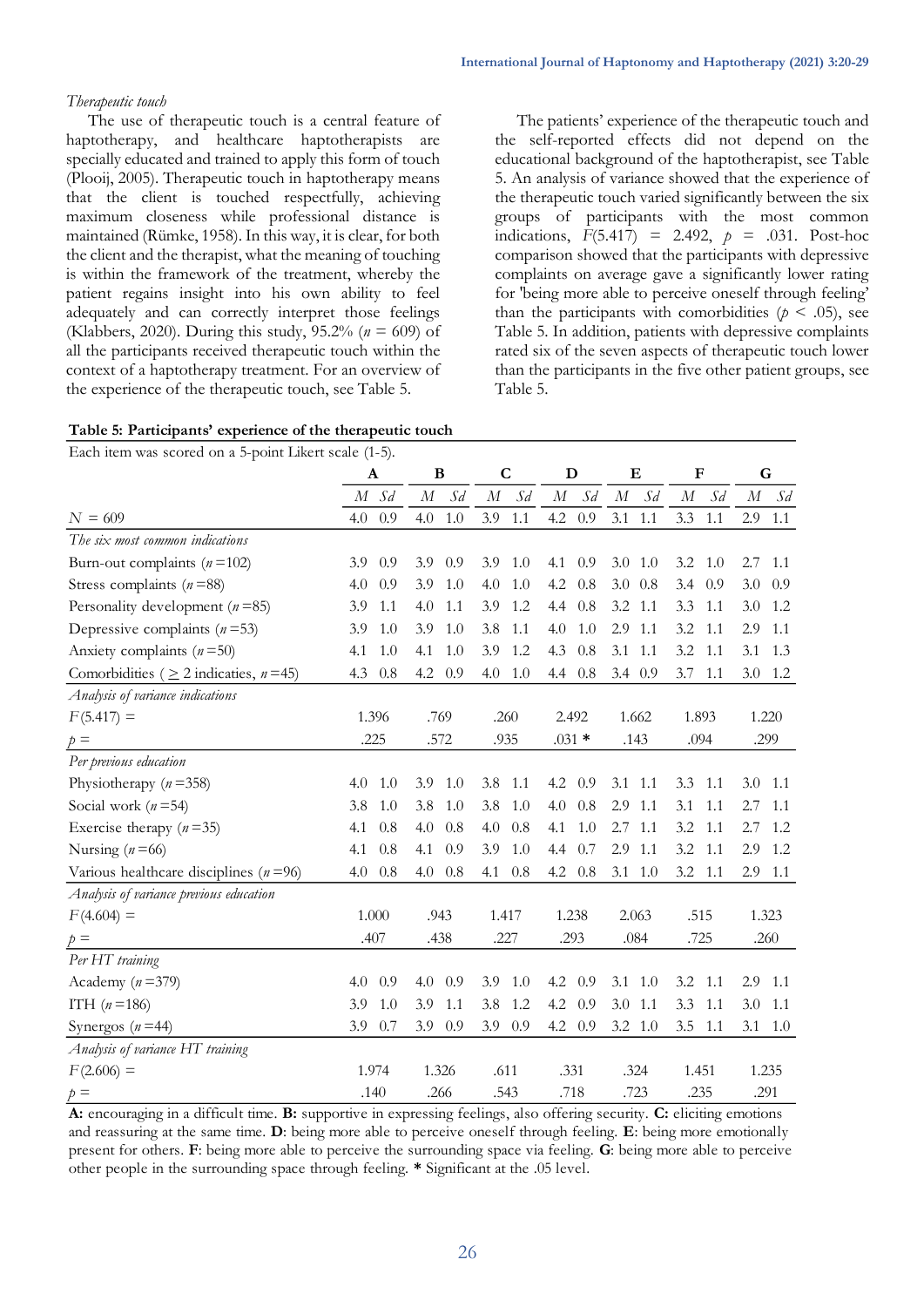#### **What patients learned from haptotherapy**

Participants extensively answered the open questions about (A) what they had learned from the conversations with the haptotherapist, (B) what they had learned from the skills exercises, (C) what they had learned from the therapeutic touch, and (D) what had touched them the most during the haptotherapy sessions, resulting in a total of 53.020 words.

For each question, we analyzed the answers to identify the ten most frequently used words. Each resulting term indicates a collection of conjugations and

synonyms. Examples are 'feeling' (= to feel, feels, felt, feeling, feelings, becoming aware and awareness), 'insight' (= insight and awareness), et cetera, see Table 6.

The majority of patients (90.2%) reported that they did not miss anything in the haptotherapy. Of the remaining participants, some wanted more therapeutic touch and more skills exercises (4.5 %), whereas others wanted to talk more about the objectives and theoretical underpinnings of haptotherapy (5.3 %).

| Table 6: Words used by participants when answering the four open questions |  |  |
|----------------------------------------------------------------------------|--|--|
|                                                                            |  |  |

| A                 |                  | В                 |                | C                 |                  |                   |            |
|-------------------|------------------|-------------------|----------------|-------------------|------------------|-------------------|------------|
| $N = 16.819$      |                  | $N = 10.362$      |                | $N = 12.900$      |                  | $N = 12.939$      |            |
| words             | $\boldsymbol{n}$ | words             | $\overline{n}$ | words             | $\boldsymbol{n}$ | words             | $\sqrt{n}$ |
| Feeling 489       |                  | Feeling 303       |                | Feeling 452       |                  | Feeling 370       |            |
| Insight 195       |                  | Body 168          |                | Body 326          |                  | Emotions 155      |            |
| Body 163          |                  | Insight 166       |                | Touch 248         |                  | Body 114          |            |
| Emotions 154      |                  | Relaxation 107    |                | Insight 149       |                  | Touch 112         |            |
| Safety            | -67              | Space             | 71             | Relaxation 140    |                  | Contact           | -50        |
| Contact           | 56               | <b>Boundaries</b> | 53             | <b>Emotions</b>   | -79              | Insight           | 46         |
| Listening         | 53               | Contact           | 42             | Contact           | 77               | Safety            | 46         |
| Space             | 52               | Emotions          | 40             | Safety            | 59               | <b>Relaxation</b> | 32         |
| <b>Boundaries</b> | 44               | Safety            | 34             | <b>Boundaries</b> | 34               | <b>Boundaries</b> | -32        |
| Relaxation        | -37              | Listening         | 20             | Space             | 30               | Conversations     | 31         |

from the skills exercises? **C**: What did you learn from the therapeutic touch? **D**: What affected you the most during the haptotherapy sessions? **A**: What did you learn from the conversations with the haptotherapist? **B**. What did you learn

#### **Explanation Table 6 (example texts)**

By way of illustration, we include some samples of the text (53.020 words) from which the ten most frequently used words were extracted.

#### *What have you learned from the conversations with the haptotherapist?*

It has given me insights into how I think and how my body works. In particular, it has made me aware that I am worthy as a person without effacing myself. It gives me insight and compassion towards myself. I understand where my behavior and expressions come from. I have gained much more insight into why I do certain things the way I do them, and I am learning to trust my gut feeling more and more. In contrast, before, I tried to switch off my feeling entirely and wanted to reason everything intellectually.

#### *What did you learn from the skills exercises*?

During the skills exercises, I learned to feel my body more and to give my body a rest literally. Better to listen to my body and feelings. To feel what it's like when someone touches me on certain parts of my body to figure out how I can deal with this better.

*What have you learned from the therapeutic touch*?

To tolerate closeness and intimacy. I learned that touch could be safe. And sometimes, even pleasurable. More insight into muscle tension and relaxation. That sometimes triggered emotions when I could tolerate touch more and more. Being allowed to indicate boundaries. I expect to learn even more through the touch. It is still developing.

# *What affected you the most*?

New information about the past that had never come up before in other forms of therapy (trauma, emotional neglect, absent parents). But above all, the function of touch within therapy. In particular, what it can evoke in terms of emotions, in contrast to other forms of therapy that are not or less body-oriented. The way it moved me differs so much from what I could have imagined beforehand.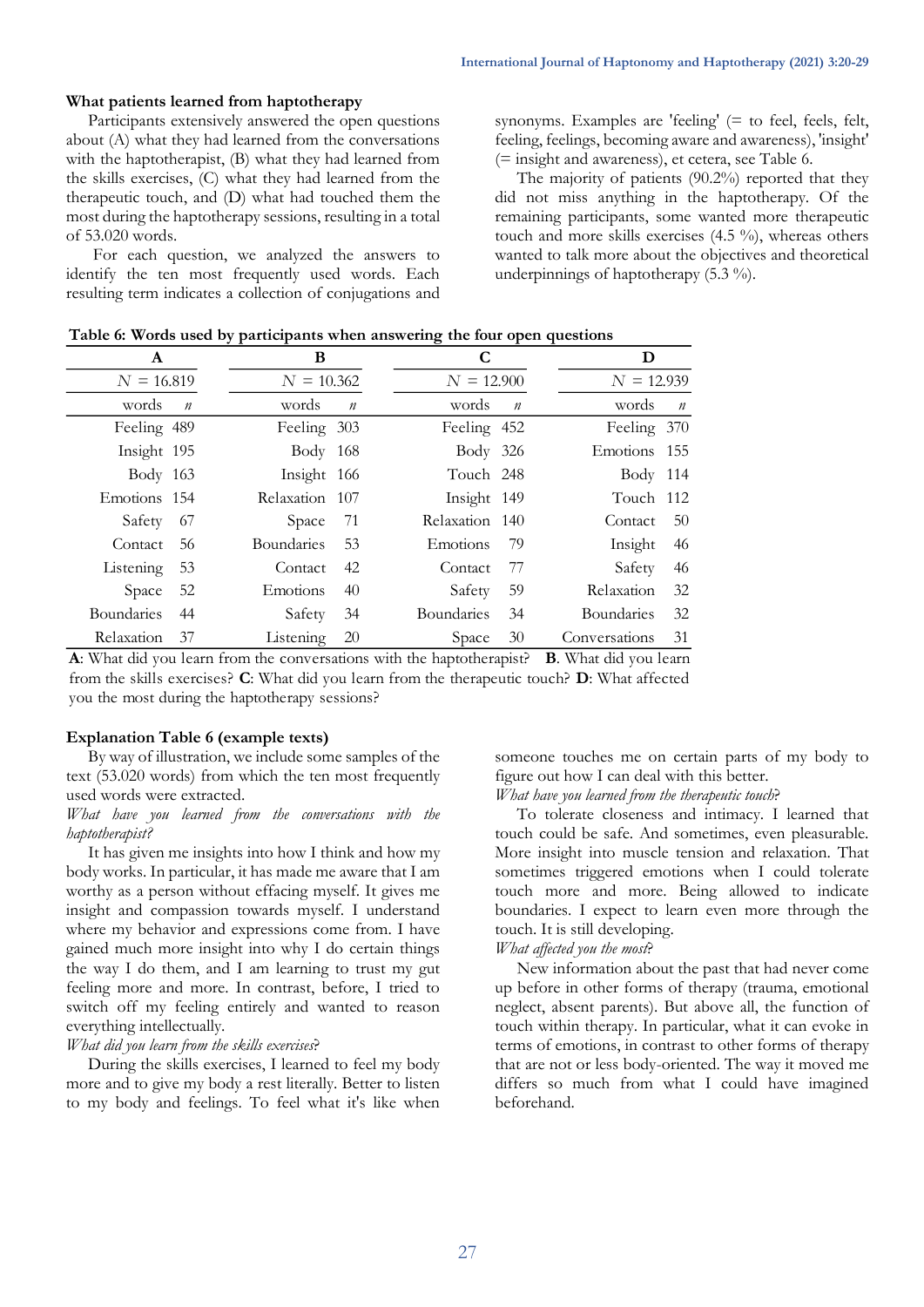# **Discussion**

This research aimed to answer the following questions: are patients satisfied with their haptotherapy, what is their appreciation for the various therapy factors within haptotherapy, how did they experience the therapeutic touch, what did they learn from haptotherapy, does the educational background of the haptotherapist play a role and does the appreciation differ per patient group?

#### *Satisfaction*

Patients are very satisfied with their haptotherapists, and they gave high scores for the haptotherapist's understanding, involvement, listening attitude, and expertise. This appreciation hardly differed per patient group and did not appear to depend on the educational background of the haptotherapist.

### *Therapy factors*

Although there were some significant differences in the assessment of the therapy factors when considered per patient group, the differences did not appear to be clinically relevant, and the pattern was the same for all patient groups: participants gave significantly higher scores for the therapeutic touch, the insight-giving conversations, and the therapist than for 'the expectation and confidence that haptotherapy helps,' 'the practice in which the therapy took place' and 'the motivation and involvement of the patient.'

#### *Experience of the therapeutic touch*

It appeared that the patients with depressive complaints gave significantly lower scores for 'being more able to perceive oneself through feeling' than the patients with comorbidities. In addition, patients with depressive complaints rated six of the seven aspects of therapeutic touch lower than the participants in the five other patient groups. Further research could determine if and how we can improve the treatment of patients with depressive symptoms in this regard.

### *What patients learned*

In the answers to open-ended questions about what patients had learned from the therapeutic touch, the conversations, and the skills exercises, there was a surprising match between the top ten of the most frequently used words. This could mean that the therapeutic touch, the insight-providing conversations, and the skills exercises constitute a coherent whole within haptotherapy.

### *Homogeneous professional group*

Although haptotherapists differ considerably in their educational backgrounds, we did not find significant differences in terms of (1) patient satisfaction with the haptotherapist, (2) the patients' appreciation for the various specific and non-specific therapy factors, and (3) the experience of therapeutic touch. These findings warrant the conclusion that health haptotherapists with a higher professional or university degree in health care or welfare (which is obligatory for members of the Dutch Association of Haptotherapists VVH) are homogeneous professional group from a patient's

perspective. Hence, the hypothesis that the haptotherapist's educational background influences patient satisfaction could be rejected. Further research is required to determine whether this homogeneity applies to haptotherapists with prior training outside of health care or welfare.

### *Intermediate evaluation*

Some patients wanted more touch and skills exercises  $(4.5 \%)$ , while others wanted to talk more about objectives and theoretical underpinnings (5.3 %). The question is whether it is always desirable from a therapeutic perspective to grant these requests. However, the treatment could be improved if these requests would come up repeatedly during interim evaluations, in which case these changes can be discussed.

#### *Domain description*

Some of the indications mentioned by patients are not listed in the haptotherapy domain description of the Association of Haptotherapists. This finding could prompt the professional association to evaluate the domain description of haptotherapy.

#### *Strengths and limitations*

The study has ecological value because, from a patient perspective, it gives an impression of the current state of haptotherapy practice in 2021. There was a risk of selection bias, as 37.9% of the distributed login codes were not used, but the response rate of 62.1% was very high.

### **Conclusion**

Patients are very satisfied with haptotherapy, and they attribute great value to the therapeutic touch, the insightful conversations, and the personality of the haptotherapist. It seems to be that the therapeutic touch, the insight-providing conversations, and the skills exercises constitute a coherent whole within haptotherapy from a patient perspective. Further research could determine if and how we can improve the treatment of patients with depressive symptoms. The educational background of the haptotherapist does not appear to influence satisfaction, and satisfaction hardly differed between patients with different indications.

### **Acknowledgements**

We would like to thank all 640 participants for their willingness to complete the questionnaire for this study, which made the study possible in the first place. We are also very grateful to the 72 haptotherapists who provided information about the study and asked their patients to participate.

### **Declaration of Competing Interests**

The authors declare that there are no competing interests.